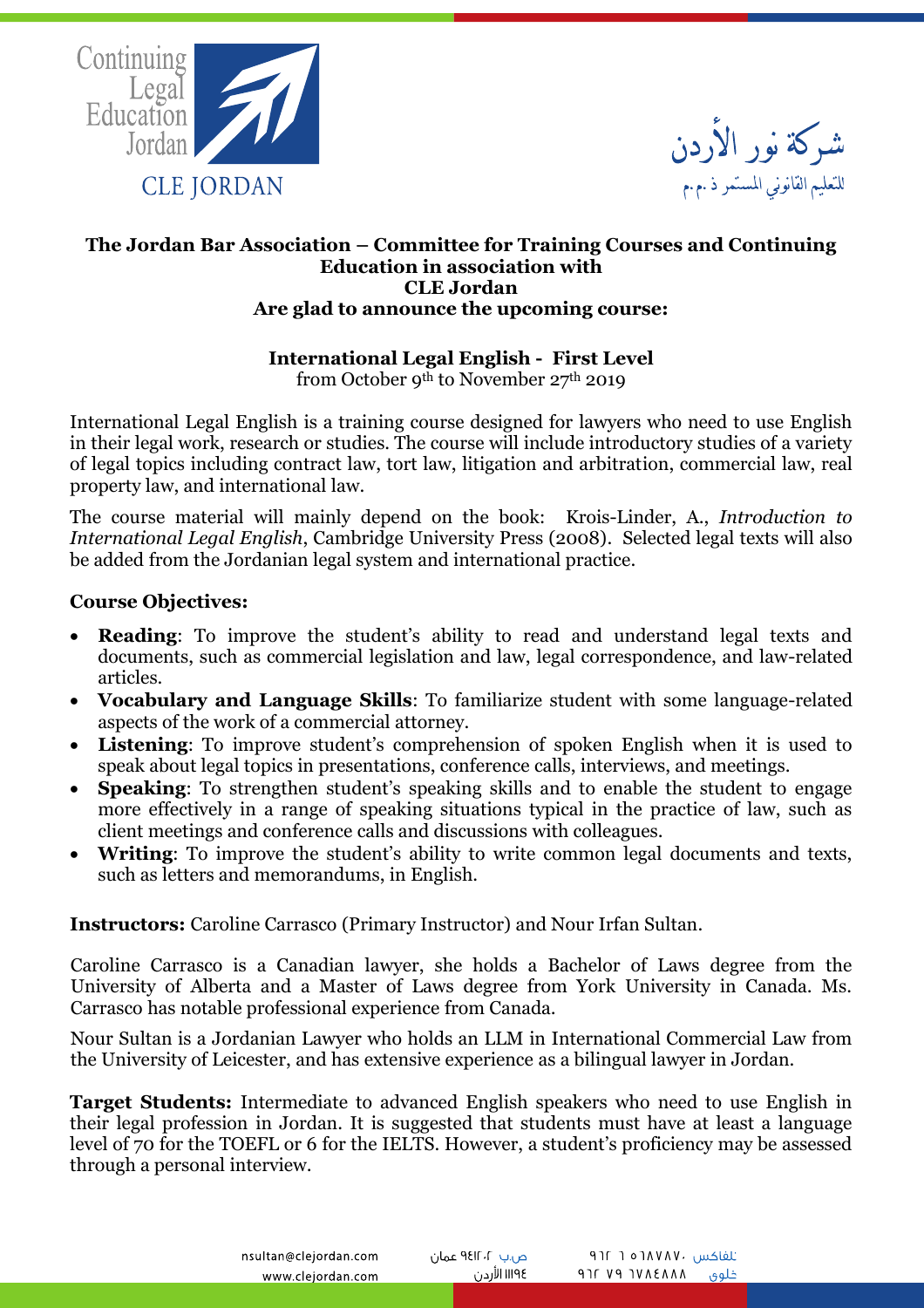



The number of trainees in the course will not exceed 30 students.

Time and Place: 9<sup>th</sup> of October to the 27<sup>th</sup> of November 2019 – on Mondays and Wednesdays (4:00-7:00 pm) and on four Saturdays from 10:00 am-2:00 pm as detailed in the below schedule (60 hours over 19 classes).\*

Classes will take place in the Professional Associations' Complex, Amman – Shmeisani.\* Students who are absent for more than 10% of the Course will not be awarded a certificate.

**Fees and Registration:** The JBA has provided support for this course, thus each student must pay a decreased fee of JD 250 for the course, fees may be paid in two installments. They cover the cost of the course book and materials, coffee breaks and certificates.

Limited seats are available, first installment payment is requested to confirm registration.

# **Schedule:**

| $\mathbf{1}$   | Wednesday, October 9<br>$4:00-7:00 \text{ pm } (3 \text{ hours})$  | Introduction to course and general practice<br>of law in English-speaking countries (i.e.<br>U.K. and U.S.) |
|----------------|--------------------------------------------------------------------|-------------------------------------------------------------------------------------------------------------|
| $\mathbf{2}$   | <b>Saturday, October 12</b><br>10:00 am-2:00 pm (4 hours)          | <b>Contract Law</b>                                                                                         |
| 3              | Monday, October 14<br>$4:00-7:00 \text{ pm } (3 \text{ hours})$    | <b>Contract Law</b>                                                                                         |
| $\overline{4}$ | Wednesday, October 16<br>$4:00-7:00 \text{ pm } (3 \text{ hours})$ | <b>Tort Law</b>                                                                                             |
| 5              | Monday, October 21<br>4:00-7:00 pm (3 hours)                       | <b>Tort Law</b>                                                                                             |
| 6              | Wednesday, October 23<br>4:00-7:00 pm (3 hours)                    | Company Law                                                                                                 |
| 7              | <b>Saturday, October 26</b><br>10:00 am-2:00 pm (4 hours)          | Company Law                                                                                                 |
| 8              | Monday, October 28<br>$4:00-7:00 \text{ pm } (3 \text{ hours})$    | <b>Commercial Law</b>                                                                                       |
| 9              | Wednesday, October 30<br>$4:00-7:00 \text{ pm } (3 \text{ hours})$ | <b>Commercial Law</b>                                                                                       |
| 10             | Monday, November 4<br>$4:00-7:00 \text{ pm } (3 \text{ hours})$    | <b>Real Property Law</b>                                                                                    |
| 11             | Wednesday, November 6<br>$4:00-7:00 \text{ pm } (3 \text{ hours})$ | <b>Real Property Law</b>                                                                                    |
| 12             | Saturday, November 9                                               | <b>Litigation and Arbitration</b>                                                                           |